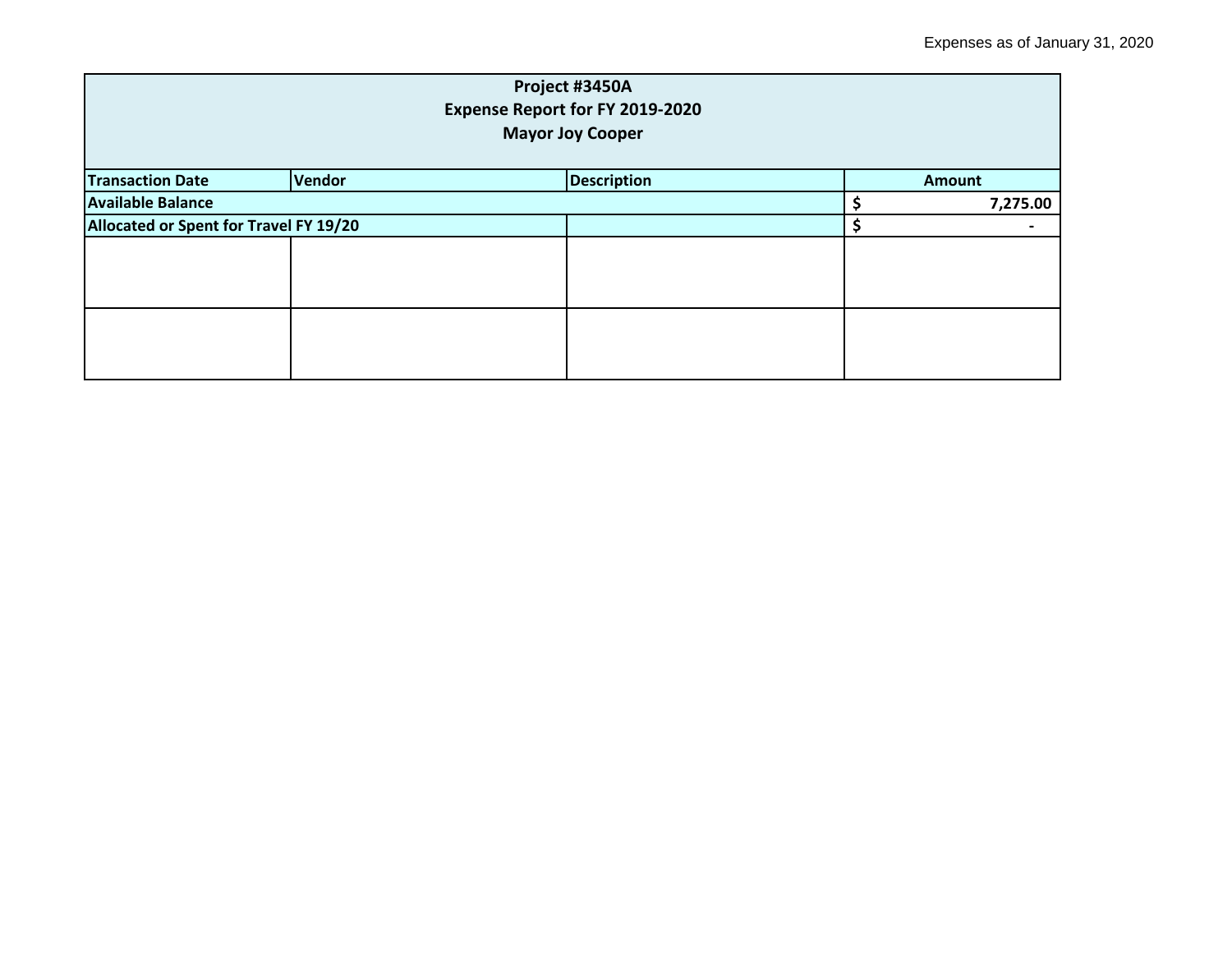| Project #3450L<br><b>Expense Report for FY 2019-2020</b><br>Vice Mayor Sabrina Javellana |                                                                                        |                                  |    |          |  |
|------------------------------------------------------------------------------------------|----------------------------------------------------------------------------------------|----------------------------------|----|----------|--|
| <b>Transaction Date</b>                                                                  | Vendor                                                                                 | <b>Description</b>               |    |          |  |
| <b>Available Balance</b>                                                                 |                                                                                        |                                  | \$ | 6,989.26 |  |
| Allocated or Spent for Travel FY 19/20                                                   |                                                                                        |                                  | \$ | 2,010.74 |  |
| 10/21/2019                                                                               | January 2020 Institute for Elected<br>Municipal Officials,<br>January<br>10 - 12, 2019 | <b>Registration &amp; Flight</b> | \$ | 481.60   |  |
| 11/25/2019                                                                               | Broward Days-Tallahassee, FL January<br>20 - 22, 2019                                  | <b>Registration &amp; Flight</b> | \$ | 1,130.94 |  |
| 11/27/2019                                                                               | Silver Airways - Lobbying Days, Flight<br>to Tallahassee, FL February 11-12th,<br>2019 | Flight to Tallahassee            | \$ | 348.20   |  |
| 12/31/2019                                                                               | Florida League of Cities - Lobbying<br>Days February 10-12, 2020                       | Registration                     | \$ | 50.00    |  |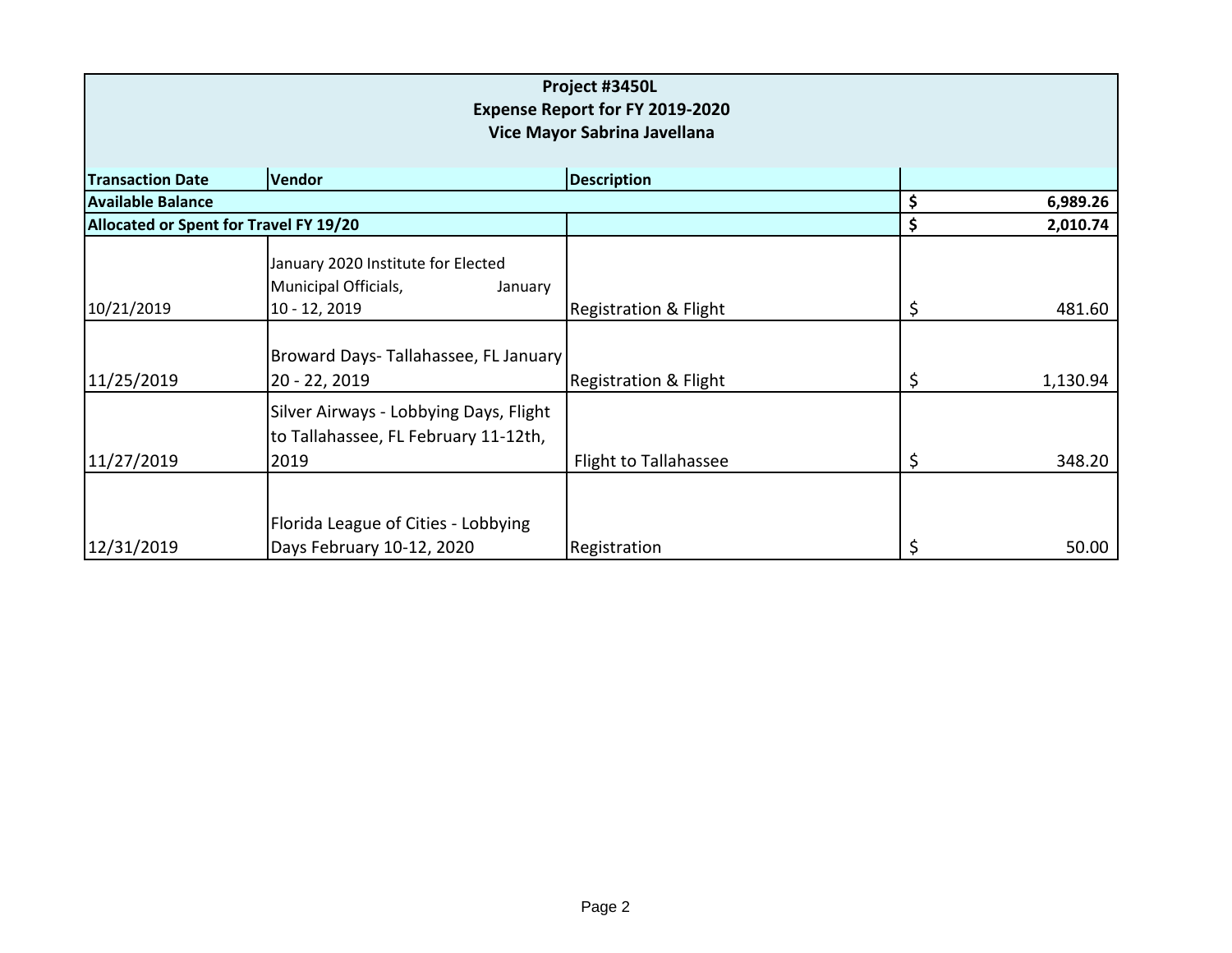| Project #3450E<br><b>Expense Report for FY 2019-2020</b><br><b>Commissioner Michele Lazarow</b> |        |                    |  |               |  |
|-------------------------------------------------------------------------------------------------|--------|--------------------|--|---------------|--|
| <b>Transaction Date</b>                                                                         | Vendor | <b>Description</b> |  | <b>Amount</b> |  |
| <b>Available Balance</b>                                                                        |        |                    |  | 9,000.00      |  |
| Allocated or Spent for Travel FY 19/20                                                          |        |                    |  | -             |  |
|                                                                                                 |        |                    |  |               |  |
|                                                                                                 |        |                    |  |               |  |
|                                                                                                 |        |                    |  |               |  |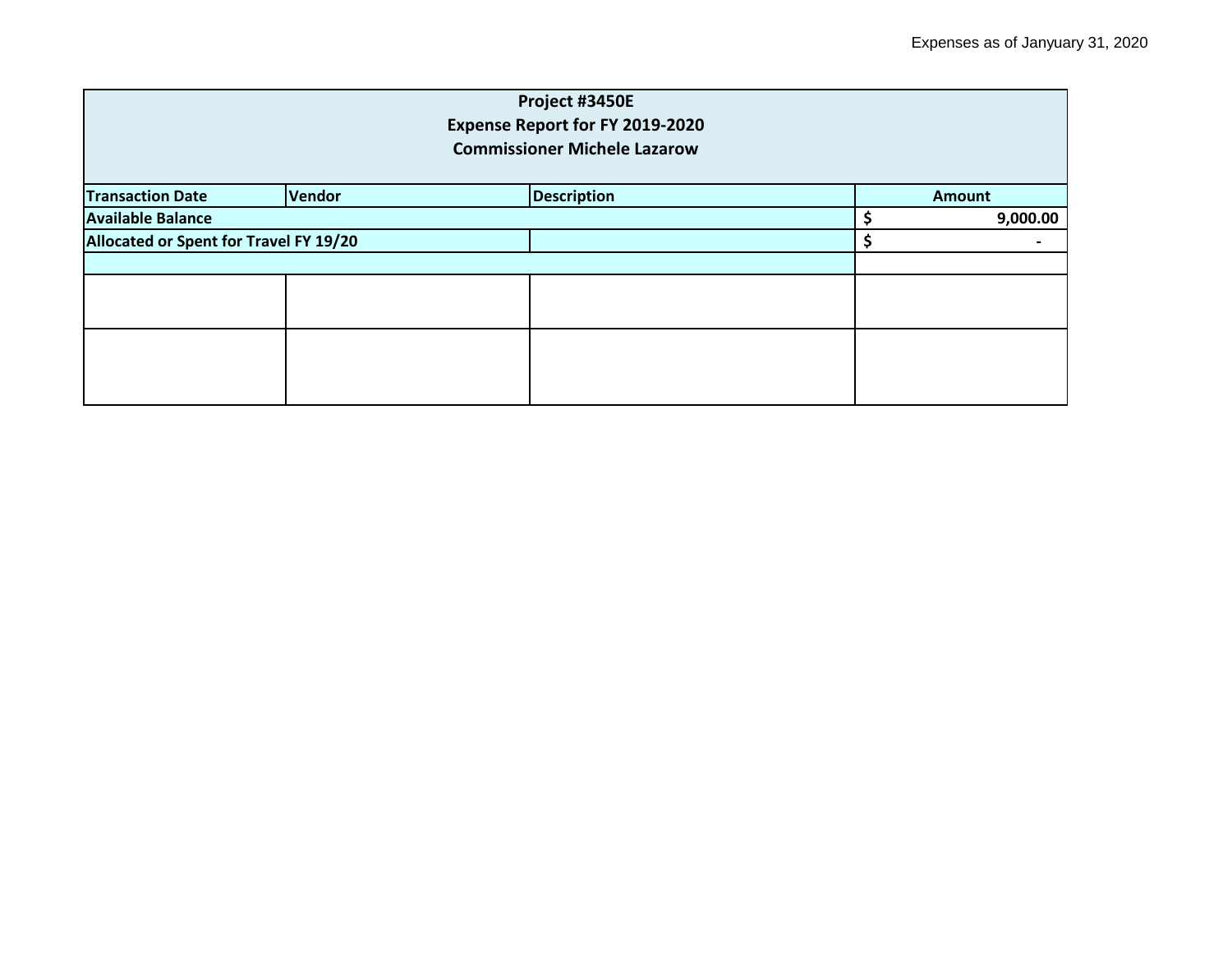| Project #3450H<br><b>Expense Report for FY 2019-2020</b><br><b>Commissioner Annabelle Lima-Taub</b> |                                                  |                                                                              |               |          |
|-----------------------------------------------------------------------------------------------------|--------------------------------------------------|------------------------------------------------------------------------------|---------------|----------|
| <b>Transaction Date</b>                                                                             | Vendor                                           | <b>Description</b>                                                           | <b>Amount</b> |          |
| Available Balance                                                                                   |                                                  |                                                                              | \$            | 8,487.71 |
| Allocated or Spent for Travel FY 19/20                                                              |                                                  |                                                                              | \$            | 512.29   |
| 11/12/2019                                                                                          | Florida Priorities Summit - November<br>19, 2019 | Summit                                                                       | \$            | 187.29   |
| 11/27/2019                                                                                          | IAC National Summit 2019 -<br>December 5-8, 2019 | Summit                                                                       | \$            | 255.00   |
| 12/3/2019                                                                                           | Publix                                           | Budget transfer for (Holiday -<br>Gourmet Cookies for all City<br>Employees) | \$            | 70.00    |